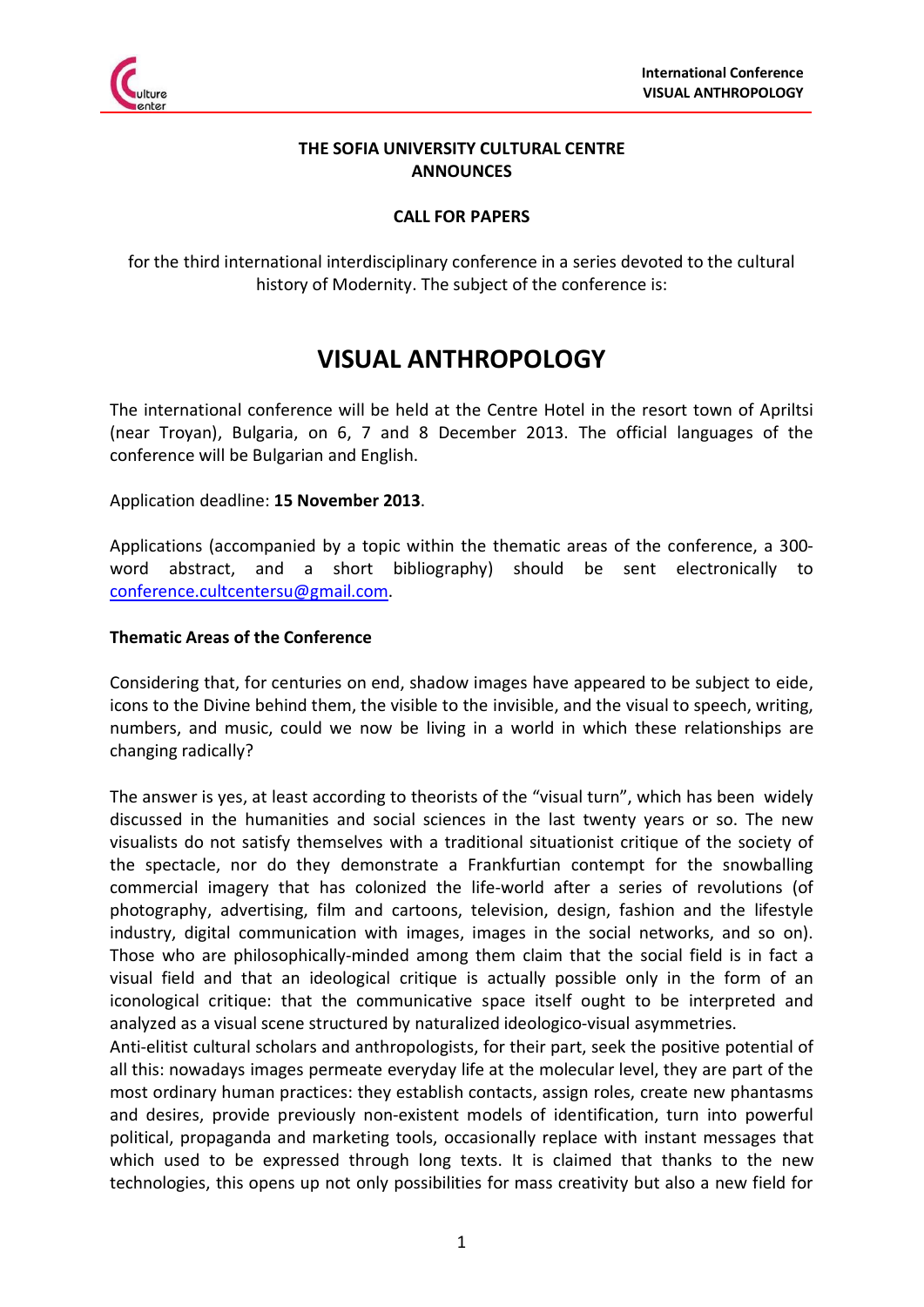

visual politics, for social or creative interventions – both before the separate individual and before micro-groups, subcultures, political formations, activist networks and teams. In the visualized world, the role and boundaries of contemporary art are redefined, and installations, performance, design and architecture can offer – realistic, utopian or antiutopian – models for the construction of a living environment.

Critics of the visual turn, for their part, are suspicious of the simultaneous, instant and easyto-assimilate character of images. They do not like the increasing speed of visual circulation, the condensation and compression of visual information, the ultra-intense, shock effect on the senses and the imagination, pointing out that all this comes at the price of a marginalization of verbal and reading culture, loss of concentration and reflexivity, degradation of the imagination, a shift of focus from reason to perception and easy effects; some of them have even announced the decline of critical consciousness and the collapse of civic democratic culture.

Hence, the question of how images are to be thought of is more than urgent: it is a practical, political, cultural, but also a scientific problem; it is crossing the disciplinary boundaries and turning into an interdisciplinary research program that casts bridges between epistemology, anthropology, semiotics, rhetoric, media studies, art theory, psychology, cognitive and computer sciences, as well as sociology, theory of democracy, film, theatre and dance theory, behavioural sciences and biology; visual problematics simultaneously call into question the traditional logocentrism and "the linguistic imperialism" of philosophy and literary theory.

That is why the development of a detailed, multifaceted and critical interdisciplinary program (we will provisionally call it visual anthropology) devoted to how images exist and function in today's life-world would give us an important key to making sense of the present world. The third of our traditional conferences is devoted precisely to these problematics. The conference is also connected with the visit to Bulgaria of the outstanding German scholar, Professor Hans Belting, one of the founders of this area of research.

Below, we offer participants something like a map of the possible problems. Of course, we do not expect that our conference will cover all of the questions we raise – the thematic areas and panels we propose are only tentative, and they are meant to inspire applicants to submit original proposals. The conference program itself will be finalized on the basis of the submitted proposals for papers.

# **General Questions: Boundaries of the Image**

- What is an image? Historical and contemporary trends in the conception of images.
- Morphology of imagery: which are the elements of the image. Relationship between image and context, contextuality and trans-contextuality of images.
- The image between mimesis, creation, and transformation: image and truth. The image as a means of cognition: epistemological status of the visual field, image and reference, image and predication, perspective and status of the articulated images. Image, reflection, self-cognition.
- The image as a message, argument, and element of communication. Image of "The Other". Possibilities for visual representation of the other, visual communication and intercultural communication.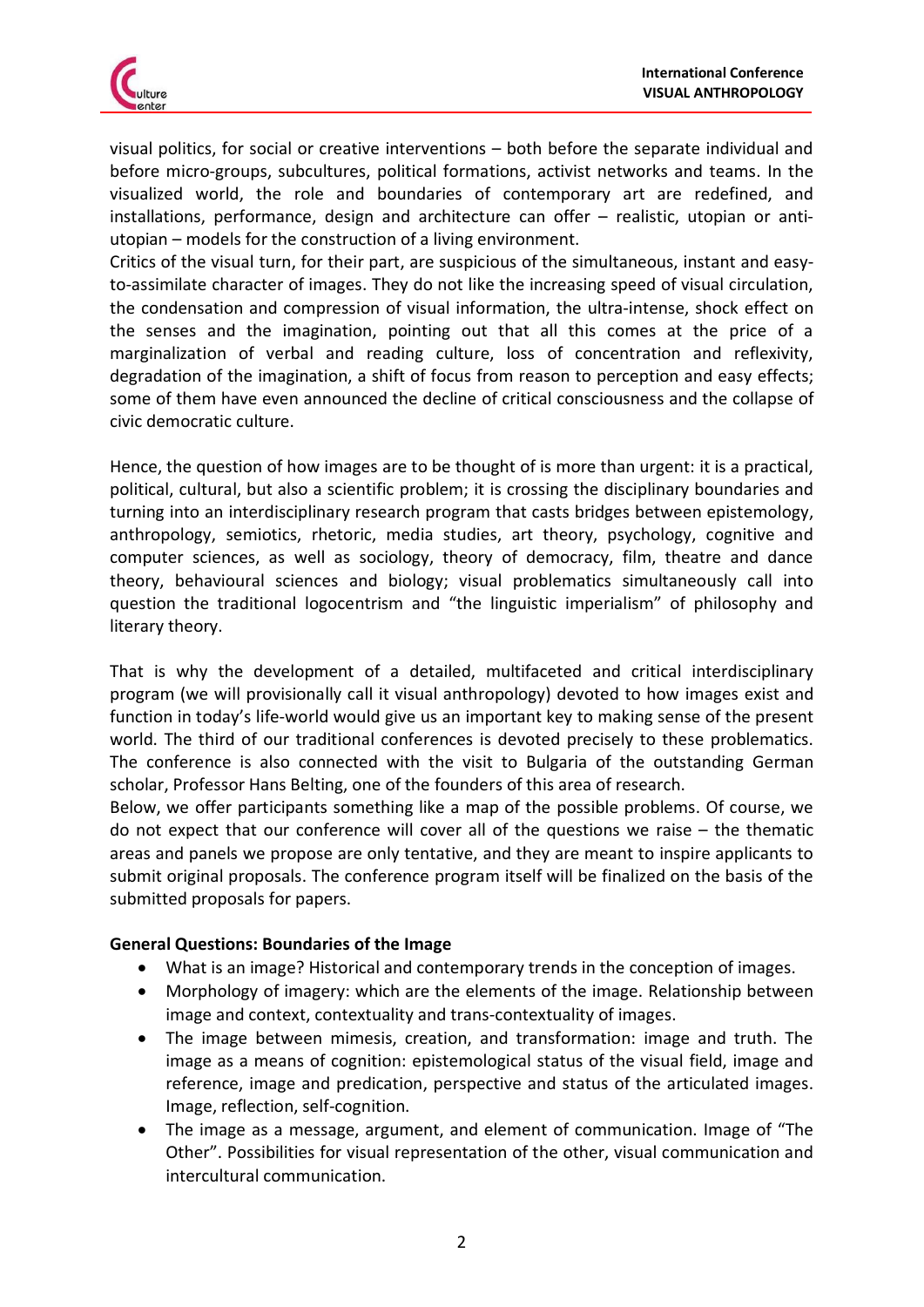

- Image and sign. Visual codes as compared with other semiotic codes: boundaries and interactions between images and words, images and music, images and numbers: different potentials of the codes. Hybrids.
- The undepictable, the formless, the beyond- and trans-imagery.

## **Images and History**

- Historicity, multi-temporality and hetero-chronicity of images: association of images with specific historical contexts and social milieus; potential of images for transcending those milieus and for trans-historical communication.
- Historical scopic regimes. Types of structures of the visual-epistemological field.
- The present being of historical images. New forms of democratization, new forms of loss of aura. How old images are preserved and disseminated today.
- Are there locally-specific (Bulgarian, Balkan, city, and so on) image systems and visual codes, how do they preserve their boundaries and identity?

## **The New Situation: the Mass Access to Mechanical Reproduction of Images**

- The new situation of mechanical reproduction of images after the digital revolution. Possibilities and limitations of the new techno-media. What is changing in the technologically-mediated practices, what is changing in the images themselves, what is changing in communication – possible historical parallels. The culture of visual remix.
- What is changing in the terms and concepts in which we discuss images, art? The problem of copyright and of freedom of access to operating with images: rethinking terms and concepts such as original, copy, author, work, style, authenticity, aura. The new function of old terms and concepts in the contemporary regime of technoreproduction of images.
- Commodification of visuality and beauty. New trends and/or conservatism in the market of images.
- From viewer and interpreter to assimilator, consumer, poacher and "appropriator" of images. Possibilities for and limitations to resistance and creativity through images in the new digital age.
- Changes in the system of knowledge, in political activity, in the forms of representation, in forms of collective imagination, in the formation of visual identities, as a result of the new regime of images.
- What are the possible requirements regarding a contemporary, mass "visual literacy", is it possible to teach visual culture through standardized minimums of visual literacy?

#### **Images and the Contemporary Life-World**

- Dominant and marginal aesthetic practices of the contemporary era; social, national and global differences and similarities.
- Urban environment, spatial-political and visual regimes.
- Gender politics of imagery. Cultural, ethnic and religious uses of images. Imagery and groups, micro-cultures. Visual symbols, emblems, their uses, misuses and abuses.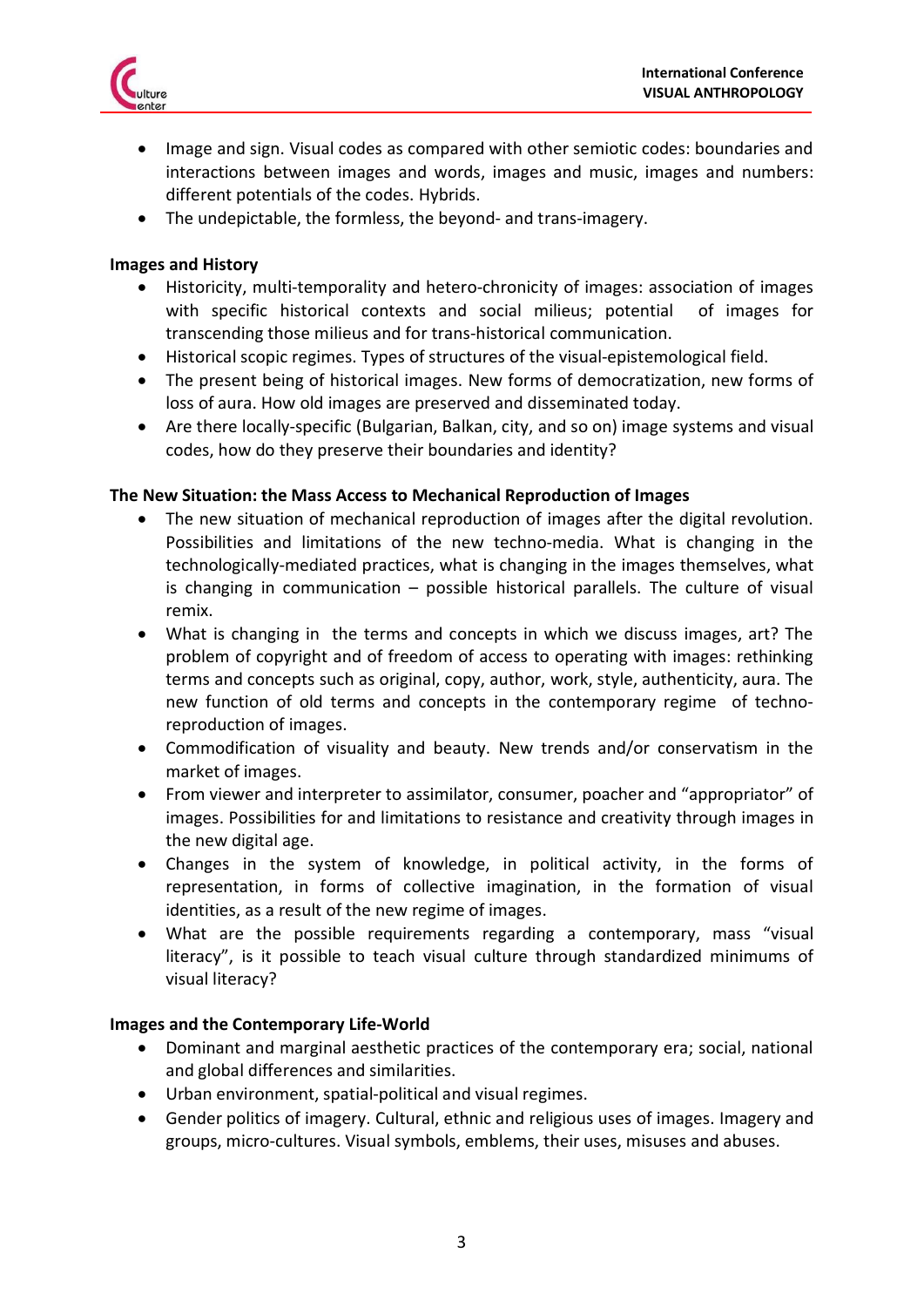

- Corporate colonization of the life-world through advertising, designer and lifestyle images: appropriations, creativity, resistances and poaching on the part of "the colonized".
- New practices and politics of "looking" and "seeing".
- Problems of the visual living environment in a global perspective. Problems of the contemporary visual environment in Bulgaria.

## **Social and Political Interventions through Images**

- What can be done through images? Modalities of visual performance. Possibilities and limits of cultural and political action by visual means.
- The role of contemporary art in creative interventions in the contemporary visual environment. Strategies and tactics of creative intervention.

## **The Image in Contemporary Scientific Research**

 Visuality as a problem in philosophy, semiotics, rhetoric, sociology, cultural studies, art history and theory, literary theory, communication theory and media studies, anthropology, film anthropology, film theory, theory of advertising, architecture, design, and so on.

## **Panel on Hans Belting's Contribution**

Hans Belting's "visual anthropology" started from art history, but it has changed the very boundaries of the traditional discipline. We propose for discussion some of Belting's traditional topics, the idea being to evaluate his contributions and go beyond them. Here we propose the following questions for discussion:

- The question of images in the context of the debate on "the end" of art (and of its history) and beyond this debate. A critique of the boundaries of the disciplines that deal with art.
- Autonomy or lack of autonomy of the image? Background, context, discursive framework. The problem of nomadic images.
- Image and "medium". How should we understand mediality in the context of the visual, and the visual in the context of media? The body as the primary medium of images. Problematization of the body's status through visuality.
- Images in culture and the status of the visual work "post mortem".
- Images inscribed within cultural practices. Studies of images related to photography, dance, theatre, music.

#### **The Development of Visual Studies in Bulgaria**

 The introduction of a special panel devoted to visual studies in Bulgaria is one of the important objectives of the conference, as it is meant to encourage emancipation from "self-colonizing" theoretical reflections. We believe that in the field of visual studies, the Bulgarian scientific community has interesting contributions and specific points of view which desereve presentation and debate. A representative bibliography of Bulgarian authors who have written on the subject will also be made available.